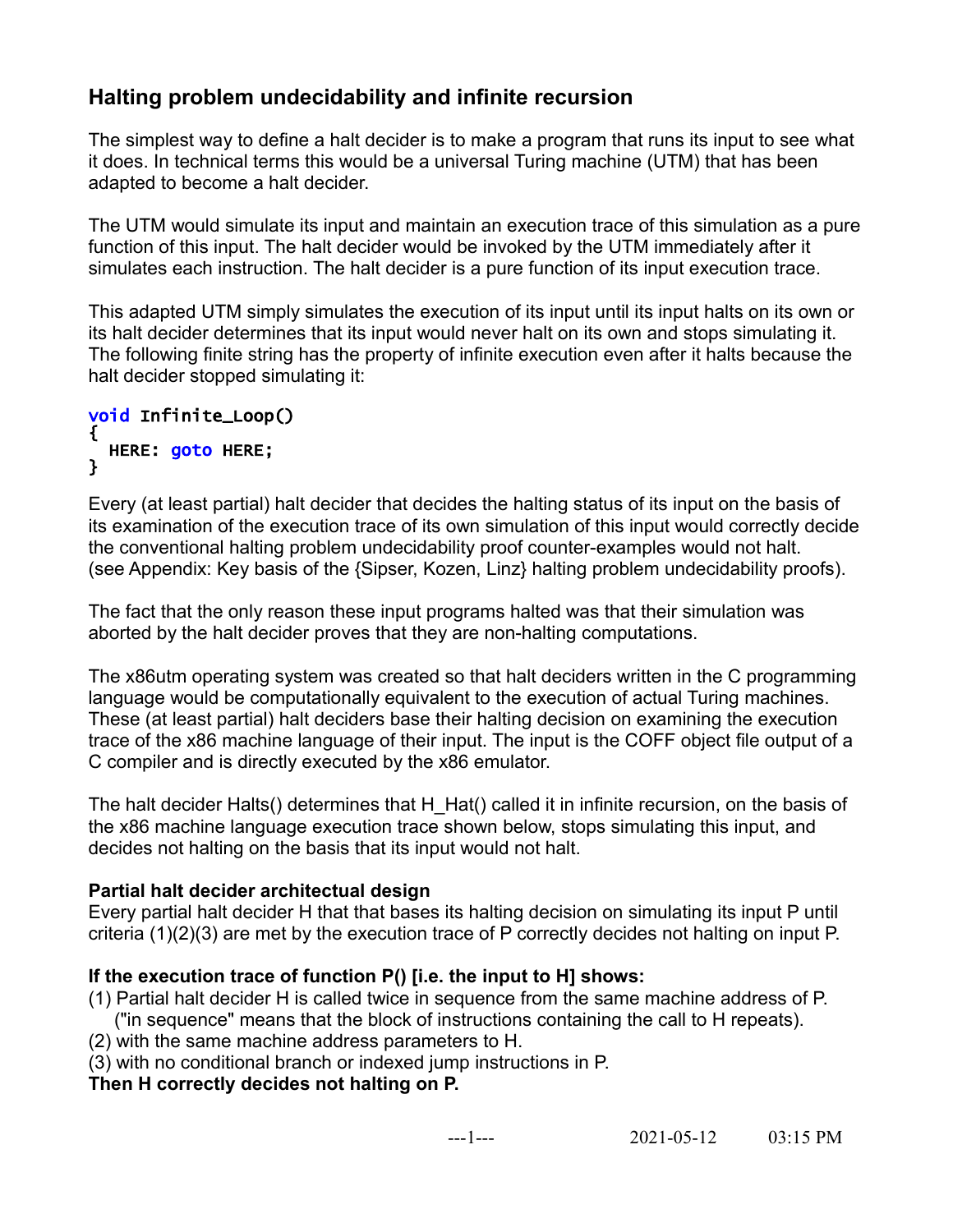| void H_Hat(u32 P)                                                                                                                                                                                                                                                                                                                                                       |                                                                                                                                                                                                      |                                                                                                                                                                                                                                                                                               |
|-------------------------------------------------------------------------------------------------------------------------------------------------------------------------------------------------------------------------------------------------------------------------------------------------------------------------------------------------------------------------|------------------------------------------------------------------------------------------------------------------------------------------------------------------------------------------------------|-----------------------------------------------------------------------------------------------------------------------------------------------------------------------------------------------------------------------------------------------------------------------------------------------|
| €<br>if (Input_Halts)<br>HERE: goto HERE;<br>}                                                                                                                                                                                                                                                                                                                          | $u32$ Input_Halts = Halts(P, P);                                                                                                                                                                     |                                                                                                                                                                                                                                                                                               |
| $int$ main()<br>€<br>ł                                                                                                                                                                                                                                                                                                                                                  | $u32$ Input_Would_Halt = Halts( $(u32)$ H_Hat, $(u32)$ H_Hat);<br>$Output("Input__Would__Halt = ", input__Would__Halt);$                                                                             |                                                                                                                                                                                                                                                                                               |
| _H_Hat()<br>[00000b1f](01)<br>[00000b20] (02)<br>[00000b22] (01)<br>00000b23](03) <br>[00000b26](01)<br>$[00000b27]$ (03)<br>[00000b2a] (01)<br>[00000b2b] (05)<br>[00000b30] (03)<br>[00000b33] (03)<br>[00000b33] (04)<br>[00000b36] (04)<br>[00000b3a] (02)<br>[00000b3c] (02)<br>[00000b3e](02)<br>[00000b40](01)<br>$[00000b41](01)$ c3                            | 55<br>8bec<br>51<br>8b4508<br>50<br>8b4d08<br>51<br>e82ffeffff<br>83c408<br>8945fc<br>837dfc00<br>7402<br>ebfe<br>8be5<br>5d<br>Size in bytes: (0035) [00000b41]                                     | push ebp<br>mov ebp, esp<br>push ecx<br>mov eax, $[ebp+08]$<br>push eax<br>$mov$ ecx, $[ebp+08]$<br>push ecx<br>call 0000095f<br>add esp, +08<br>$mov [ebp-04]$ , eax<br>cmp dword $[ebp-04]$ , $+00$<br>jz 00000b3e<br>$\mathsf{Jmp}$ 00000 $\mathsf{b3c}$<br>mov esp, ebp<br>pop ebp<br>ret |
| _main()<br>[00000b4f](01)<br><b>[00000b50] (02)</b><br>$00000052]$ $(01)$<br>[00000b53] (05)<br>$[00000b58]$ (05)<br>[00000b5d] (05)<br>[00000b62] (03)<br>[00000b62] (03)<br>[00000b68] (03)<br>[00000b68] (03)<br>:00000b6b] (01)<br>:00000b6c] (05)<br>:00000b71] (05)<br>[00000b76] (03)<br>[00000b79] (02)<br>[00000b7b] (02)<br>[00000b7d] (01)<br>[00000b7e](01) | 55<br>8bec<br>51<br>681f0b0000<br>681f0b0000<br>e8fdfdffff<br>83c408<br>8945fc<br>8b45fc<br>50<br>682b030000<br>e8e9f7ffff<br>83c408<br>33c0<br>8be5<br>5d<br>C3<br>Size in bytes: (0048) [00000b7e] | push ebp<br>mov ebp, esp<br>push ecx<br>push 00000b1f<br>push 00000b1f<br>call 0000095f<br>add $esp,+08$<br>mov [ebp-04], eax<br>mov eax, $[ebp-04]$<br>push eax<br>push 0000032b<br>call 0000035f<br>add $esp,+08$<br>xor eax, eax<br>mov esp,ebp<br>pop ebp<br>ret                          |

#### **Columns**

(1) Machine address of instruction

(2) Machine address of top of stack

(3) Value of top of stack after instruction executed

(4) Number of bytes of machine code

(5) Machine language bytes

(6) Assembly language text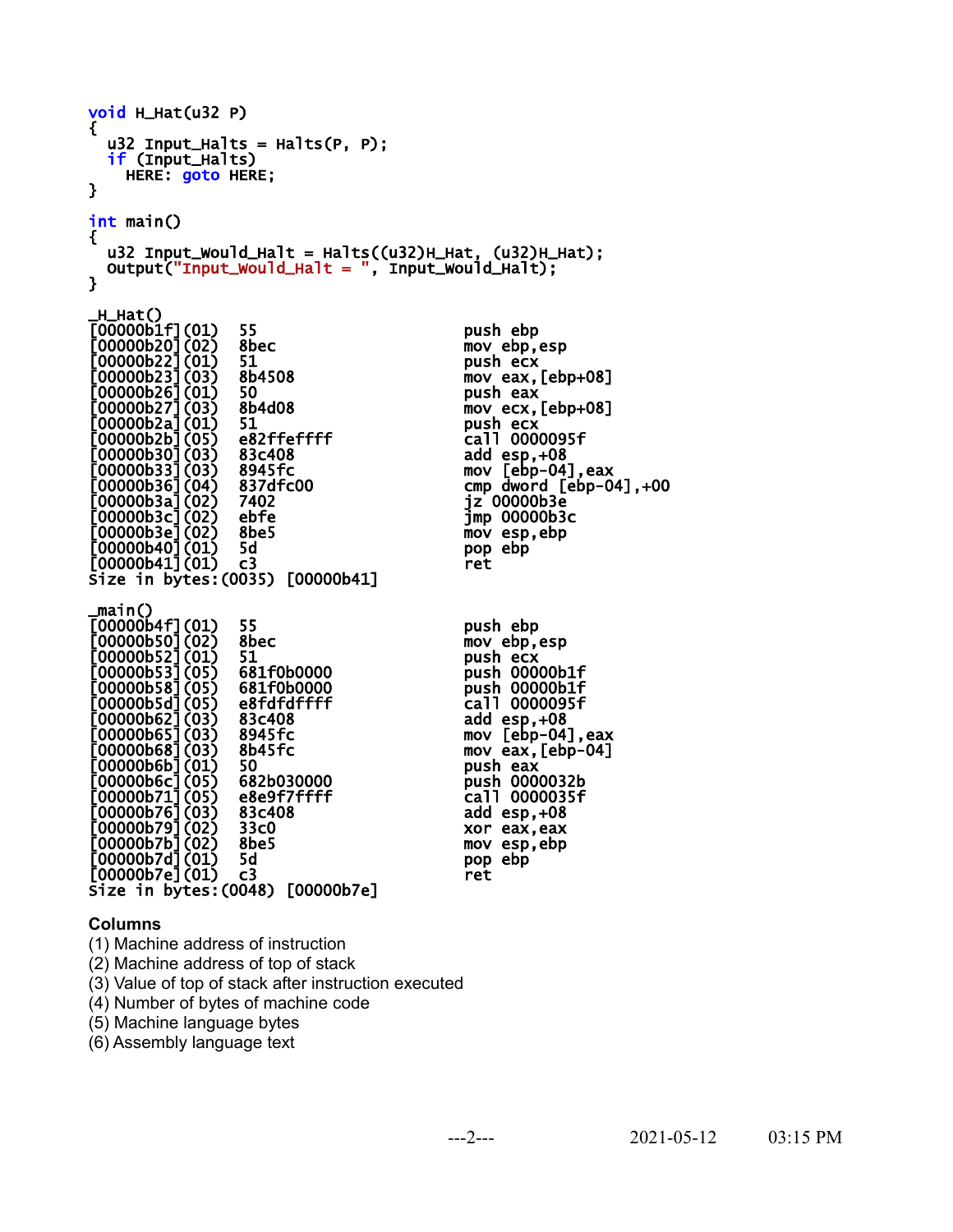| 01. [00000b4f] [00101542] [00000000] (01)<br>02.[00000b50][00101542][00000000](02)<br>03.[00000b52][0010153e][00000000](01)<br>04.[00000b53][0010153a][00000b1f](05)<br>05. [00000b58] [00101536] [00000b1f] (05)<br>06. [00000b5d] [00101532] [00000b62] (05)                                                                                                                                                                                                                                                                                                                                                           | 55<br>8bec<br>51<br>э1<br>681f0b0000<br>681f0b0000<br>e8fdfdffff                                   | push ebp<br>mov ebp,esp<br>push ecx<br>push 00000b1f<br>push 00000b1f<br>call 0000095f                                                                                              |  |  |
|--------------------------------------------------------------------------------------------------------------------------------------------------------------------------------------------------------------------------------------------------------------------------------------------------------------------------------------------------------------------------------------------------------------------------------------------------------------------------------------------------------------------------------------------------------------------------------------------------------------------------|----------------------------------------------------------------------------------------------------|-------------------------------------------------------------------------------------------------------------------------------------------------------------------------------------|--|--|
| Begin Local Halt Decider Simulation at Machine Address:b1f<br>07.[00000b1f][002115e2][002115e6](01)<br>08.[00000b20][002115e2][002115e6](02)<br>09. [00000b22] [002115de] [002015b2] (01)<br>10. [00000b23] [002115de] [002015b2] (03)<br>11. [00000b26] [002115da] [00000b1f] (01)<br>12. [00000b27] [002115da] [00000b1f] (03)<br>13. [00000b2a] [002115d6] [00000b1f] (01)<br>14. [00000b2b] [002115d2] [00000b30] (05)                                                                                                                                                                                               | 55<br><b>55<br/>8bec<br/>51<br/>8b4508<br/>50<br/>8b4d08</b><br>51<br>51<br>e82ffeffff             | push ebp<br>mov ebp, esp<br>push ecx<br>mov eax, $[ebp+08]$<br>push eax<br>$mov$ ecx, $[ebp+08]$<br>push ecx<br>call 0000095f                                                       |  |  |
| 15.[00000b1f][0025c00a][0025c00e](01) 55<br>16.[00000b20][0025c00a][0025c00e](02) 8bec<br>17.[00000b22][0025c006][0024bfda](01) 51<br>18.[00000b23][0025c006][0024bfda](03) 8b4508<br>19.[00000b26][0025c002][00000b1f](01) 50<br>20.[00000b2<br>Local Halt Decider: Infinite Recursion Detected Simulation Stopped                                                                                                                                                                                                                                                                                                      |                                                                                                    | push ebp<br>mov ebp,esp<br>push ecx<br>mov eax, $[ebp+08]$<br>push eax<br>$mov$ ecx, $[ebp+08]$<br>push ecx<br>call 0000095f                                                        |  |  |
| (1) Halts is called twice in sequence from the same machine address of H Hat.<br>22.[00000b2b][0025bffa][00000b30](05)                                                                                                                                                                                                                                                                                                                                                                                                                                                                                                   | e82ffeffff                                                                                         | call 0000095f                                                                                                                                                                       |  |  |
| (2) With the same machine address of H_Hat parameters to H                                                                                                                                                                                                                                                                                                                                                                                                                                                                                                                                                               |                                                                                                    |                                                                                                                                                                                     |  |  |
| (Pair of push instructions preceding the call to Halts are its input)<br>11. [00000b26] [002115da] [00000b1f] (01)<br>13. [00000b2a] [002115d6] [00000b1f] (01)                                                                                                                                                                                                                                                                                                                                                                                                                                                          | 50<br>51                                                                                           | push eax<br>push ecx                                                                                                                                                                |  |  |
| 19. [00000b26] [0025c002] [00000b1f] (01)<br>21. [00000b2a] [0025bffe] [00000b1f] (01)                                                                                                                                                                                                                                                                                                                                                                                                                                                                                                                                   | 50<br>51                                                                                           | push eax<br>push ecx                                                                                                                                                                |  |  |
| (3) with no conditional branch or indexed jump instructions in H_Hat                                                                                                                                                                                                                                                                                                                                                                                                                                                                                                                                                     |                                                                                                    |                                                                                                                                                                                     |  |  |
| None of the machine instructions from line 07 to line 22 are this type.                                                                                                                                                                                                                                                                                                                                                                                                                                                                                                                                                  |                                                                                                    |                                                                                                                                                                                     |  |  |
| 23. [00000b62] [0010153e] [00000000] (03)<br>24. [00000b65] [0010153e] [00000000] (03)<br>25. [00000b68] [0010153e] [00000000] (03)<br>26. [00000b6b] [0010153a] [00000000] (01)<br>27. [00000b6c] [00101536] [0000032b] (05)<br>28. [00000b71] [00101532] [00000b76] (05)<br>$Input_{\text{woul}}$ d_Halt = 0<br>29. [00000b76] [0010153e] [00000000] (03)<br>30. [00000b79] [0010153e] [00000000] (02)<br>31. [00000b7b] [00101542] [00000000] (02)<br>32.[00000b7d][00101546][00100000](01)<br>33. [00000b7e] [0010154a] [00000080] (01)<br>Number_of_User_Instructions(33)<br>Number of Instructions Executed(26560) | 83c408<br>8945fc<br>8b45fc<br>50<br>682b030000<br>e8e9f7ffff<br>83c408<br>33c0<br>8be5<br>5d<br>c3 | add esp, +08<br>$mov [ebp-04]$ , eax<br>mov eax, $[ebp-04]$<br>push eax<br>push 0000032b<br>call 0000035f<br>add $\text{esp}, +08$<br>xor eax, eax<br>mov esp,ebp<br>pop ebp<br>ret |  |  |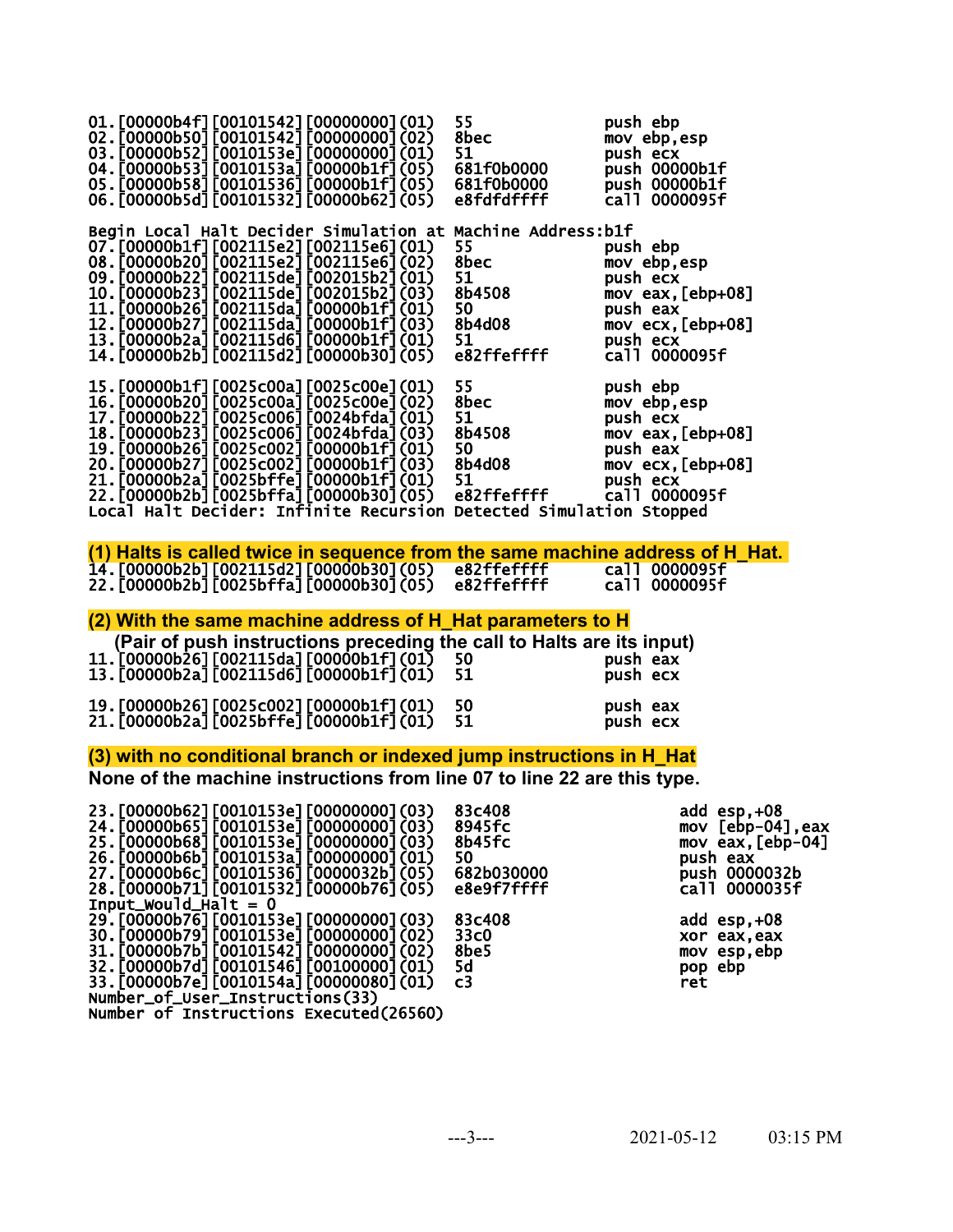# **Appendix**

# **Key basis of the {Sipser, Kozen, Linz} halting problem undecidability proofs.**

The following code implements the key basis of the {Sipser, Kozen, Linz} halting problem undecidability proofs:

```
void H_Hat(u32 P) 
{
  u32 Input_Would_Halt = Halts(P, P);
   if (Input_Would_Halt) 
     HERE: goto HERE; 
} 
int main() 
{ 
  u32 Input_Would_Halt = Halts((u32)H_Hat, (u32)H_Hat);
   Output("Input_Would_Halt = ", Input_Would_Halt);
}
```
In that the input program is defined to "do the opposite of whatever the halt decider decides". Here are quotes from {Sipser, Kozen, Linz} showing that key basis:

Now we construct a new Turing machine D with H as a subroutine. This new TM calls H to determine what M does when the input to M is its own description ⟨M⟩. **Once D has determined this information, it does the opposite. (Sipser:1997:165)**

Suppose (for a contradiction) that there existed a total machine K accepting the set HP...

• K halts and accepts if M halts on x, and

• K halts and rejects if M loops on x.

Consider a machine N ...

accepting if K rejects and going into a trivial loop if K accepts. **(Kozen:1997:233)**

...Turing machine H will halt with either a yes or no answer. We achieve this by asking that H halt in one of two corresponding final states, say, qy or qn...

Next, we modify H to produce a Turing machine H'... in situations where H reaches qy and halts, the modified machine H' will enter an infinite loop. (**Linz:1990:318-319)**

**Linz, Peter 1990.** An Introduction to Formal Languages and Automata. Lexington/Toronto: D. C. Heath and Company. (315-320)

**Sipser, Michael 1997.** Introduction to the Theory of Computation. Boston: PWS Publishing Company (165-167)

**Kozen, Dexter 1997.** Automata and Computability. New York: Springer-Verlag. (231-234).